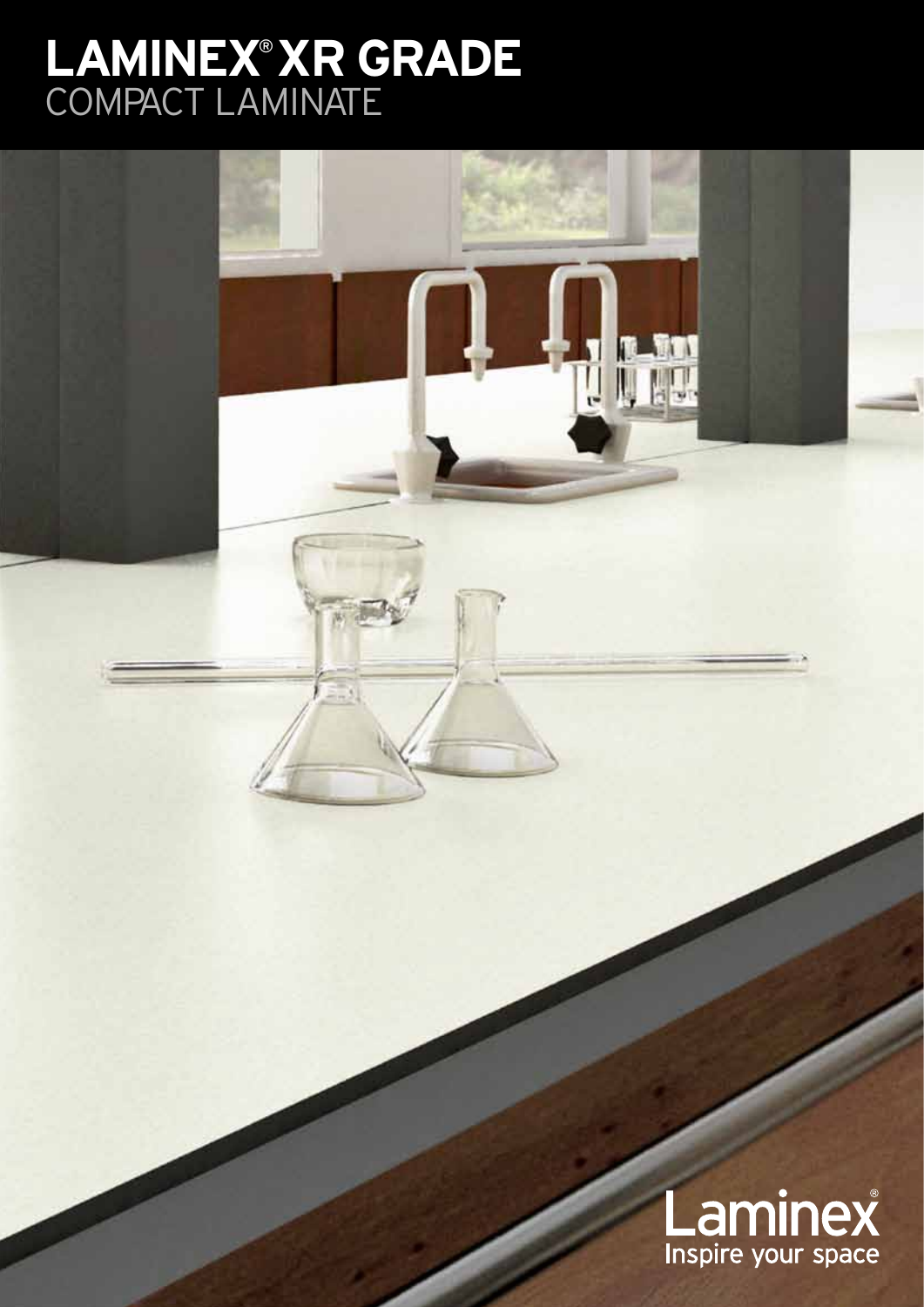

Laminex® XR Grade Compact Laminate is as tough as it is versatile. It's a self-supporting decorative panel with superior moisture, wear and chemical resistance. Double-sided, cost-effective and easy to maintain, this laminate is the perfect choice for a range of environments including laboratories, public toilets, hair salons

and other public amenities. Laminex XR Grade Compact Laminate resists acids, alkalis, corrosive salts and other destructive or staining substances. It is ideal for horizontal surfaces including counters, lab benches and table tops; and vertical surfaces including partitioning, cabinets and casework fronts. Laminex XR Grade Compact Laminate is covered by a 10 year limited warranty\*. For technical data refer to the Laminex XR Grade Compact Laminate Technical Data Sheet.

## **EXTRA RESILIENT = SELF-SUPPORTING = VERTICAL OR HORIZONTAL APPLICATIONS**



Cover and above right: Benchtop in Laminex XR Grade Compact Laminate Cosmic White. Above left: Benchtop in Laminex XR Grade Compact Laminate Cosmic Grey. \*Please obtain a copy of the Laminex XR Grade Compact Laminate 10 year limited warranty from The Laminex Group or visit laminex.com.au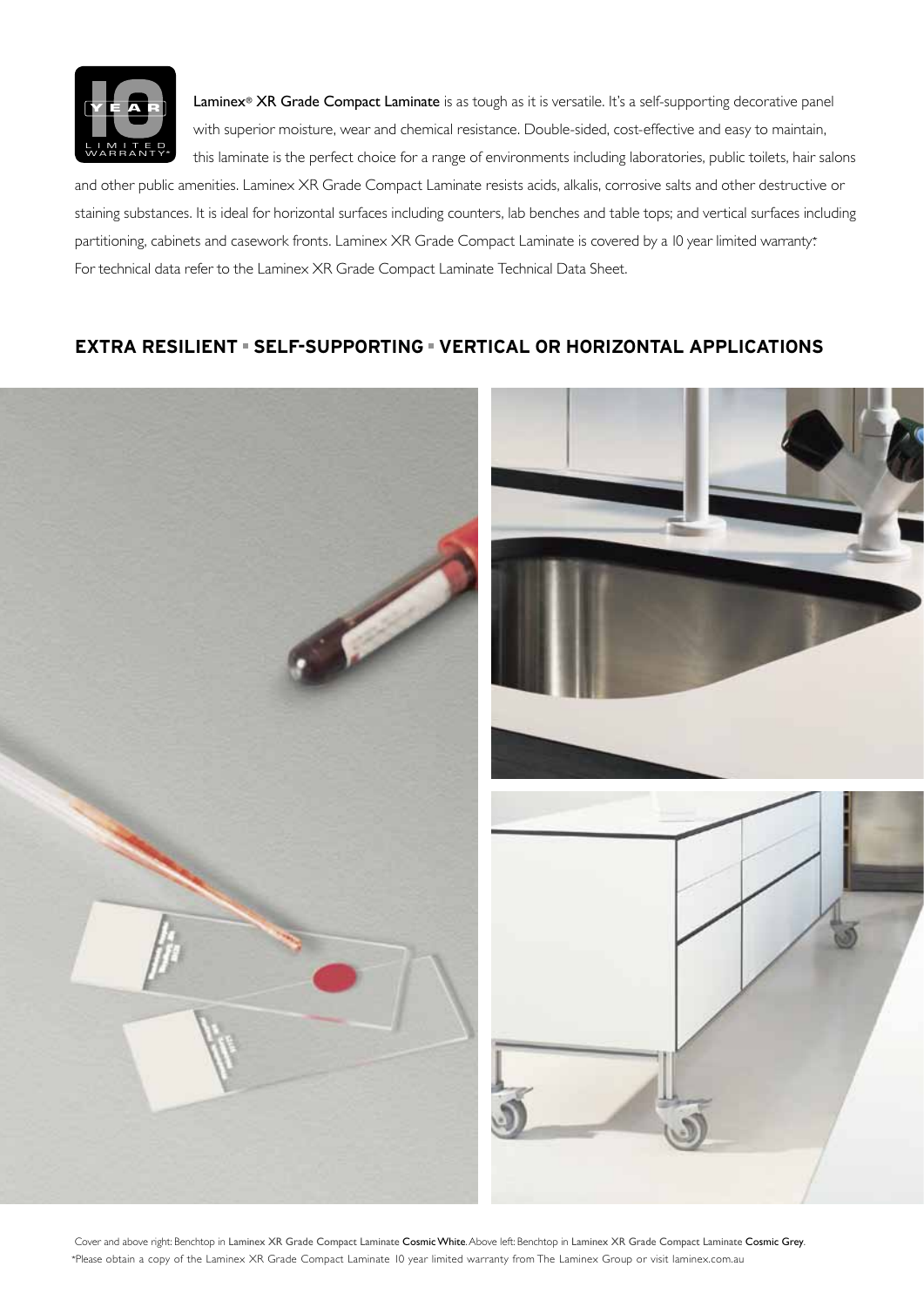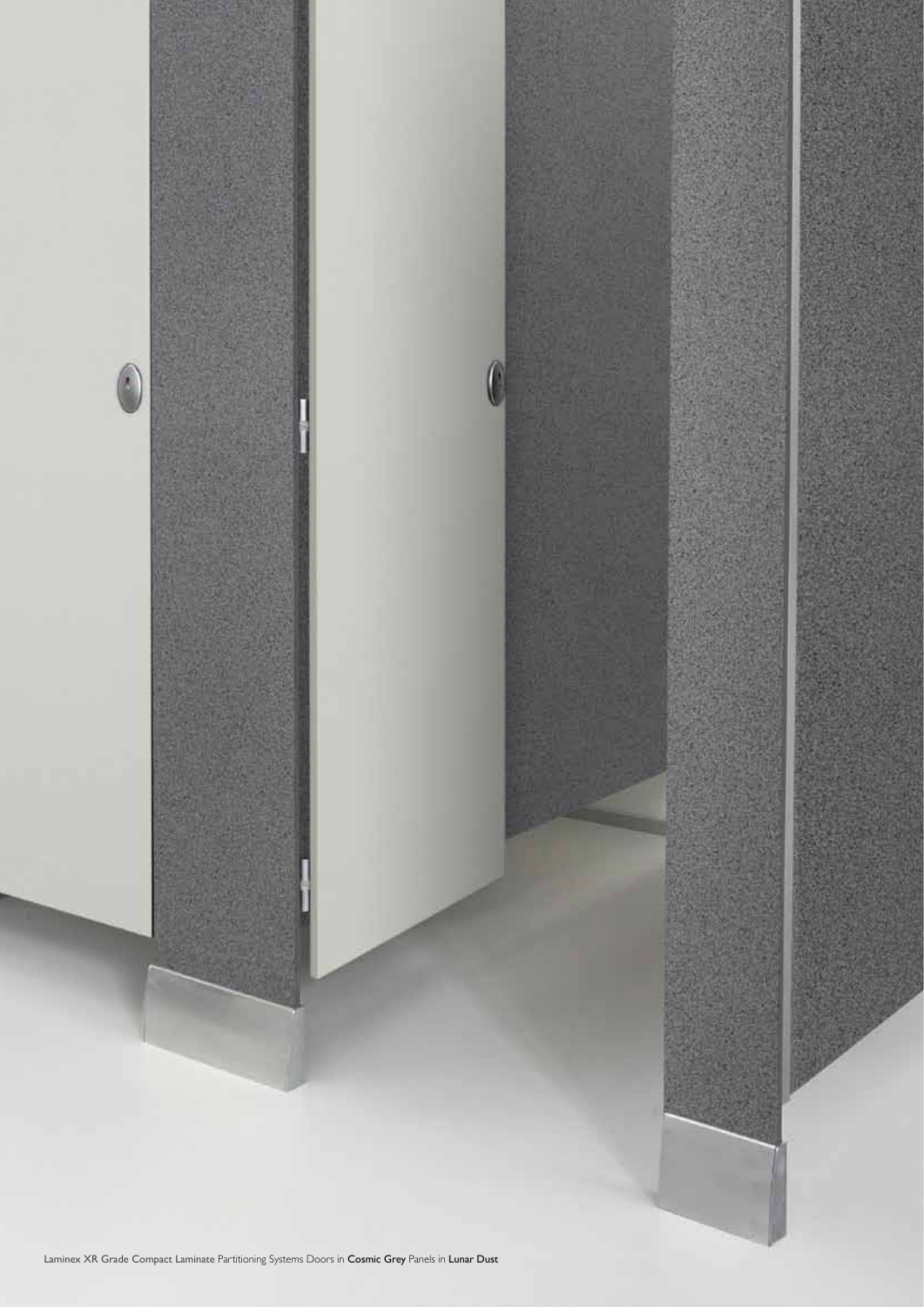# **RECOMMENDED applications**

| <b>SHEET SIZE</b>   | 3600mm x 1500mm                                                                                                                                                                                                                                                                                    |
|---------------------|----------------------------------------------------------------------------------------------------------------------------------------------------------------------------------------------------------------------------------------------------------------------------------------------------|
| <b>THICKNESS</b>    | 13mm                                                                                                                                                                                                                                                                                               |
| <b>APPLICATIONS</b> | Partitioning, public amenities, offices and factories, hotels and restaurants, shopping centres, educational centres<br>(i.e. schools and universities), clubs and entertainment centres, sporting and gymnasium centres, caravan parks and<br>recreational centres, healthcare environments, etc. |

# **material properties**

| PROPERTY OR ATTRIBUTE                                                                                                                                                                                                                                                                                               | <b>UNIT</b>                                                                                               | <b>REQUIREMENT</b>                                                                                    | STANDARD*                                                                                                                                                                                 |  |
|---------------------------------------------------------------------------------------------------------------------------------------------------------------------------------------------------------------------------------------------------------------------------------------------------------------------|-----------------------------------------------------------------------------------------------------------|-------------------------------------------------------------------------------------------------------|-------------------------------------------------------------------------------------------------------------------------------------------------------------------------------------------|--|
| PHYSICAL PROPERTIES                                                                                                                                                                                                                                                                                                 |                                                                                                           |                                                                                                       | EN ISO 1183-1                                                                                                                                                                             |  |
| Specific Gravity (mimimum)<br>Weight 13mm Thickness                                                                                                                                                                                                                                                                 | kg/m3<br>kg/m2                                                                                            | 1350<br>18.5                                                                                          |                                                                                                                                                                                           |  |
| PANEL TOLERANCE                                                                                                                                                                                                                                                                                                     |                                                                                                           |                                                                                                       | EN 438-4                                                                                                                                                                                  |  |
| Length<br>Width<br>Thickness 13mm<br><b>Flatness</b>                                                                                                                                                                                                                                                                | mm<br>mm<br>mm<br>mm/m                                                                                    | ± 5<br>± 5<br>± 0.60<br>$\leq$ 3                                                                      |                                                                                                                                                                                           |  |
| OPTICAL PROPERTIES                                                                                                                                                                                                                                                                                                  | AS/NZS 2924.1                                                                                             |                                                                                                       |                                                                                                                                                                                           |  |
| <b>Colour Stabilities</b><br>Stain Resistance Groups 1 and 2<br>Stain Resistance Groups 3 and 4                                                                                                                                                                                                                     | <b>Grey Scale</b><br><b>Blue Wool Scale</b><br>Rating<br>Rating                                           | Minimum 4<br>Minimum 6<br>Pass<br>Pass                                                                |                                                                                                                                                                                           |  |
| MECHANICAL PROPERTIES                                                                                                                                                                                                                                                                                               |                                                                                                           |                                                                                                       |                                                                                                                                                                                           |  |
| <b>Modulus of Elasticity</b><br>Tensile Strength<br><b>Flexural Strength</b><br><b>Craze Resistance</b><br><b>Impact Resistance</b><br>Immersion in Boiling Water<br>Scratch Resistance#<br>Stability at Elevated Temperature<br><b>Wear Resistance</b><br>Wet Heat Resistance at 100 °C<br><b>Steam Resistance</b> | Mpa<br>Mpa<br>Mpa<br>Rating<br>cm<br>$\overline{\phantom{a}}$<br>N.<br>$\%$<br>Cycles<br>Rating<br>Rating | $\leq 9000$<br>$\leq 60$<br>$\leq 80$<br>Pass<br>Pass<br>Pass<br>Pass<br>Pass<br>Pass<br>Pass<br>Pass | <b>EN ISO 178</b><br>EN ISO 527-2<br><b>EN ISO 178</b><br>AS/NZS 2924.1<br>AS/NZS 2924.1<br>AS/NZS 2924.1<br>AS/NZS 2924.1<br>AS/NZS 2924.1<br>AS/NZS 2924.1<br>EN 438-4<br>AS/NZS 2924.1 |  |
| THERMAL PROPERTIES                                                                                                                                                                                                                                                                                                  |                                                                                                           |                                                                                                       |                                                                                                                                                                                           |  |
| <b>Thermal Conductivity Coefficient</b><br>Cigarette Burns<br>Dry Heat at 180 °C                                                                                                                                                                                                                                    | W/mK<br>Rating<br>Rating                                                                                  | ± 0.3<br>Pass<br>Pass                                                                                 | <b>DIN 52612</b><br>AS/NZS 2924.1<br>AS/NZS 2924.1                                                                                                                                        |  |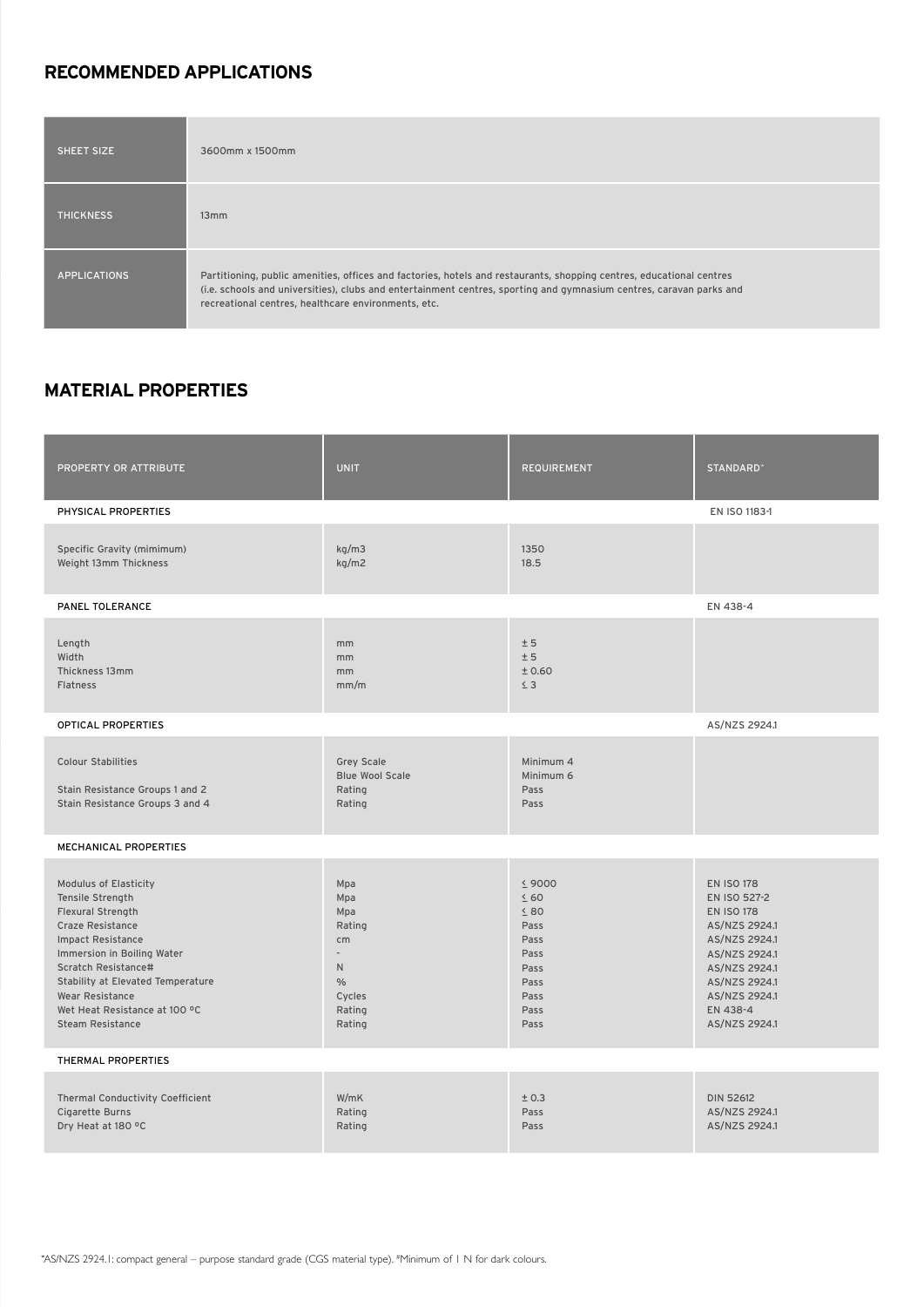## **colour range**







Cosmic White˚ Cosmic Grey Cosmic Black







Astro Lunar Dust Carbon Dust



The chemicals and reagents listed below were rated for Laminex XR Grade Compact Laminate in a covered method (watch glass cover) with exposure for a period of 16 hours. The reagents listed below do not damage Laminex XR Grade Compact Laminate. Those reagents marked with an asterisk (\*) may cause slight change in gloss or colour, depending upon the duration of exposure. Those marked with two asterisks (\*\*) will cause severe damage. Laminex recommends prompt cleanup of all spills using water, a cloth and mild detergent. If in doubt about the suitability of a particular chemical not listed below, contact 132 136. Before committing to a particular product, we suggest you obtain samples and perform in-situ tests with chemicals most likely to be in contact with the product.

#### **Acids**

Acetic Acid (Glacial), 98% Chromic Acid, 10% Citric Acid, 10% Dichromate Cleaning Solution\* Formic Acid, 90% Hydrochloric Acid, 37% Hydrofluoric Acid, 40% \*\* Nitric Acid, 30% Nitric, 65%\* Perchloric Acid, 60%\* Phosphoric Acid, 85% Sulphuric Acid, 33% Sulphuric Acid, 98%\*\*

## **Alkalis**

Ammonium Hydroxide, 28% Potassium Hydroxide, 15% Sodium Hydroxide, 46%

#### **Salts**

Copper Sulfate, 10% Ferric Chloride, 10% Potassium Permanganate, 1% Silver Nitrate, 1% Sodium Chloride, 10% Sodium Hypochlorite, 16%

### **Organic Chemicals** Formaldehyde, 10%

Furfural Phenol, 90% \*

## **Solvents**

Acetone Dichloromethane Ethyl Acetate Ethyl Alcohol Ethylene Glycol Ethylene Glycol Mono Butyl Ether Isopropanol Methyl Alcohol Methyl Ethyl Ketone Methyl Isobutyl Ketone N – Butyl Acetate N – Hexane Tetrahydrofuran Toluene **Trichloroethylene** Xylene

#### **Biological Stain**

Carbol Fuschin, 1%\* Crystal Violet, 0.5% Gentian Violet, 1% solution Hydrogen Peroxide, 3% Iodine Tincture, USP, 2%\*\* Malachite Green Oxalate, 1% Methylene Blue, 1% Methyl Orange, 0.04% Methyl Red, 0.1% Methyl Violet 2B, 1% Sudan III Wrights Stain, 1%

## **Most conventional cleaning agents**

Resistant to most common cleaning agents. Avoid the use of highly alkaline, highly acidic or abrasive cleaning agents.

Note: Some chemical reagents will become more concentrated if allowed to evaporate on the laminate. It is therefore recommended that all spillages be washed and rinsed off the laminate as soon as possible. ˚Available December 2010